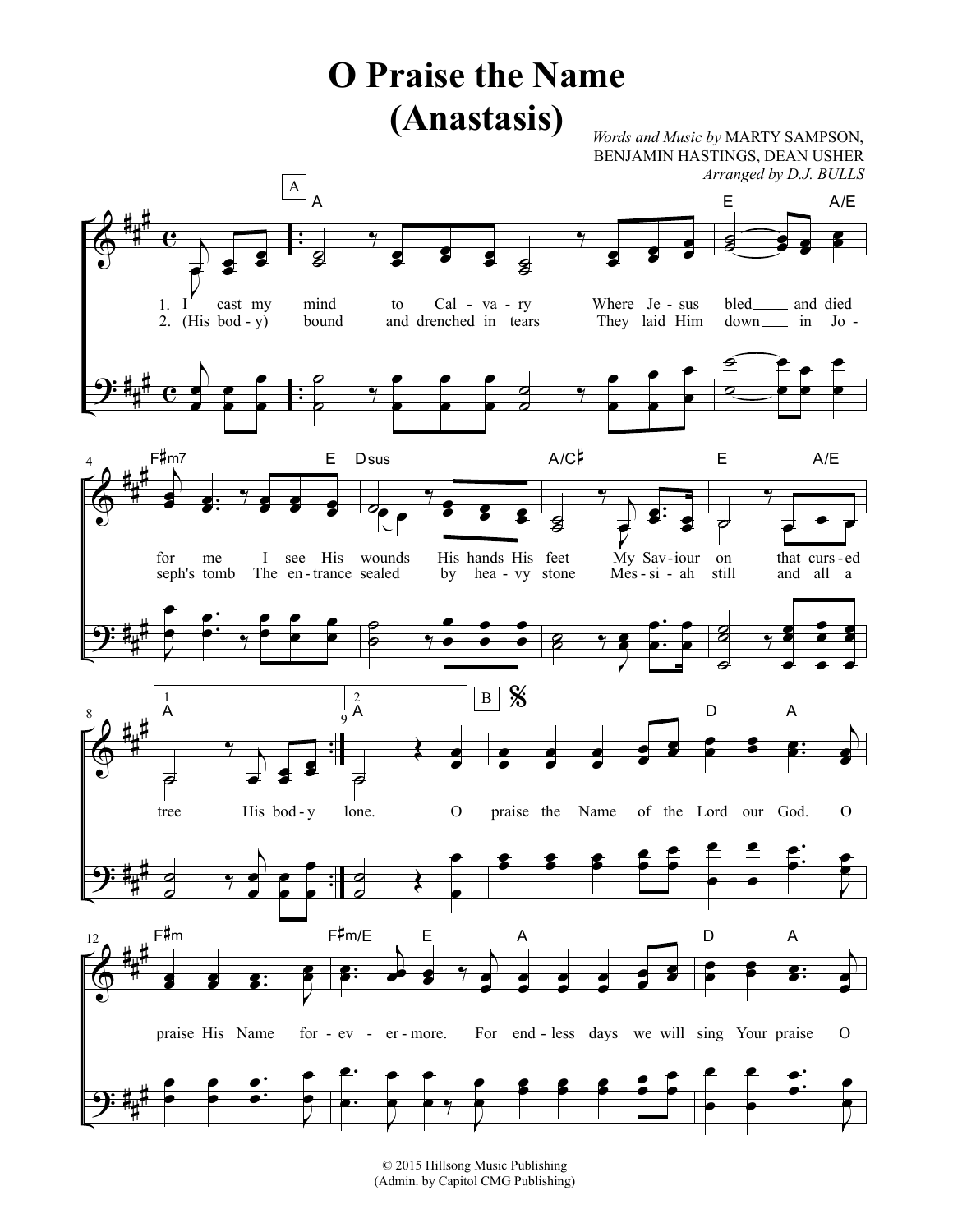O Praise the Name - 2







 $\bigoplus$  CODA